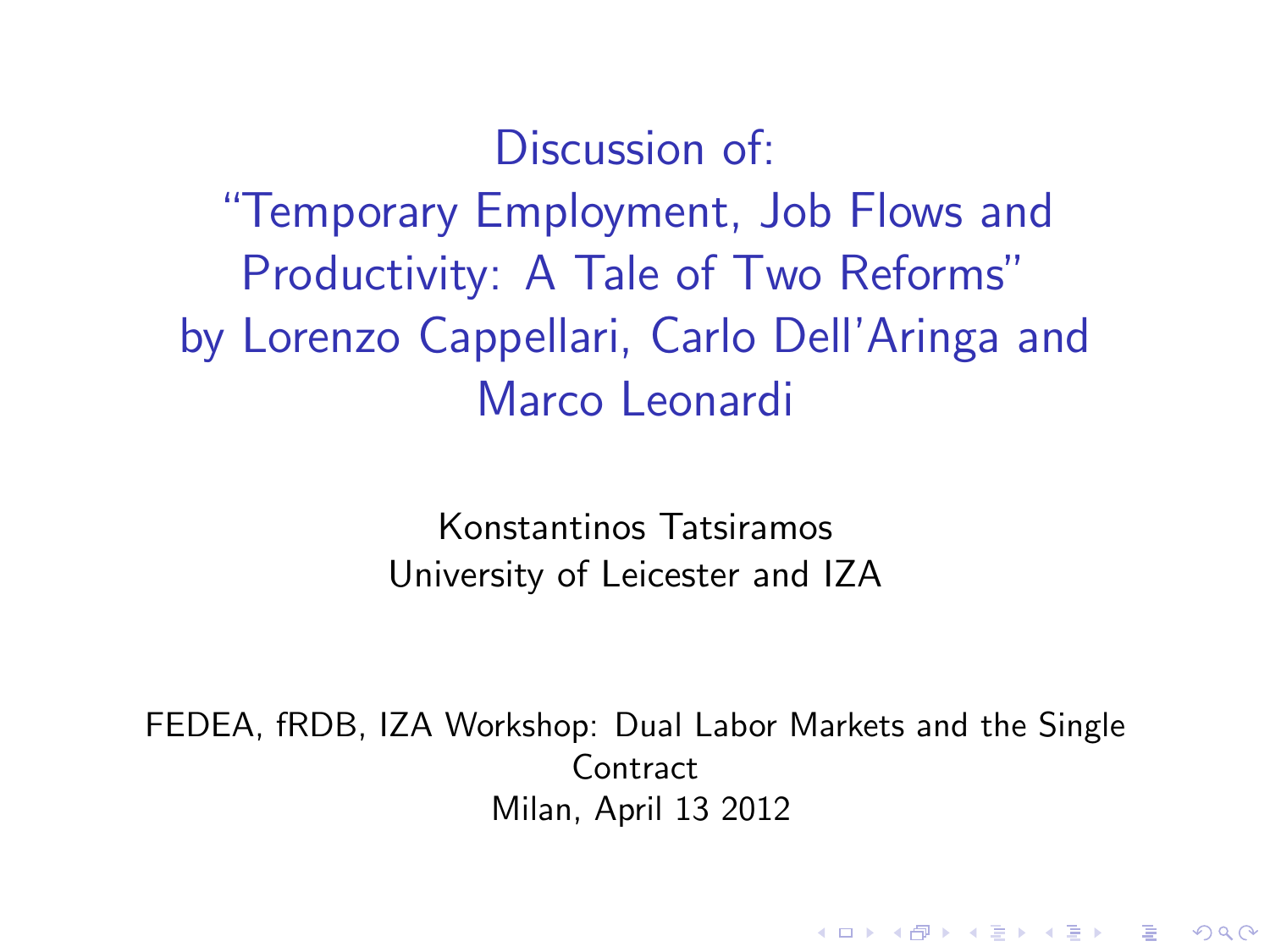### The Paper

 $\triangleright$  This is a very nice paper on the effect of two reforms on temporary employment:

- $\triangleright$  Reform on apprenticeship contracts.
- $\triangleright$  Reform on fixed-term contracts.
- $\blacktriangleright$  Identification is based on regional and sectorial variation in the implementation of the reforms.
- $\blacktriangleright$  There are a number of important contributions:
	- 1. Use of firm panel data.
	- 2. Focus not only on job turnover/employment but also on productivity.
	- 3. Consider the substitution across different types of temporary contracts.

**KORK ERKER ADE YOUR**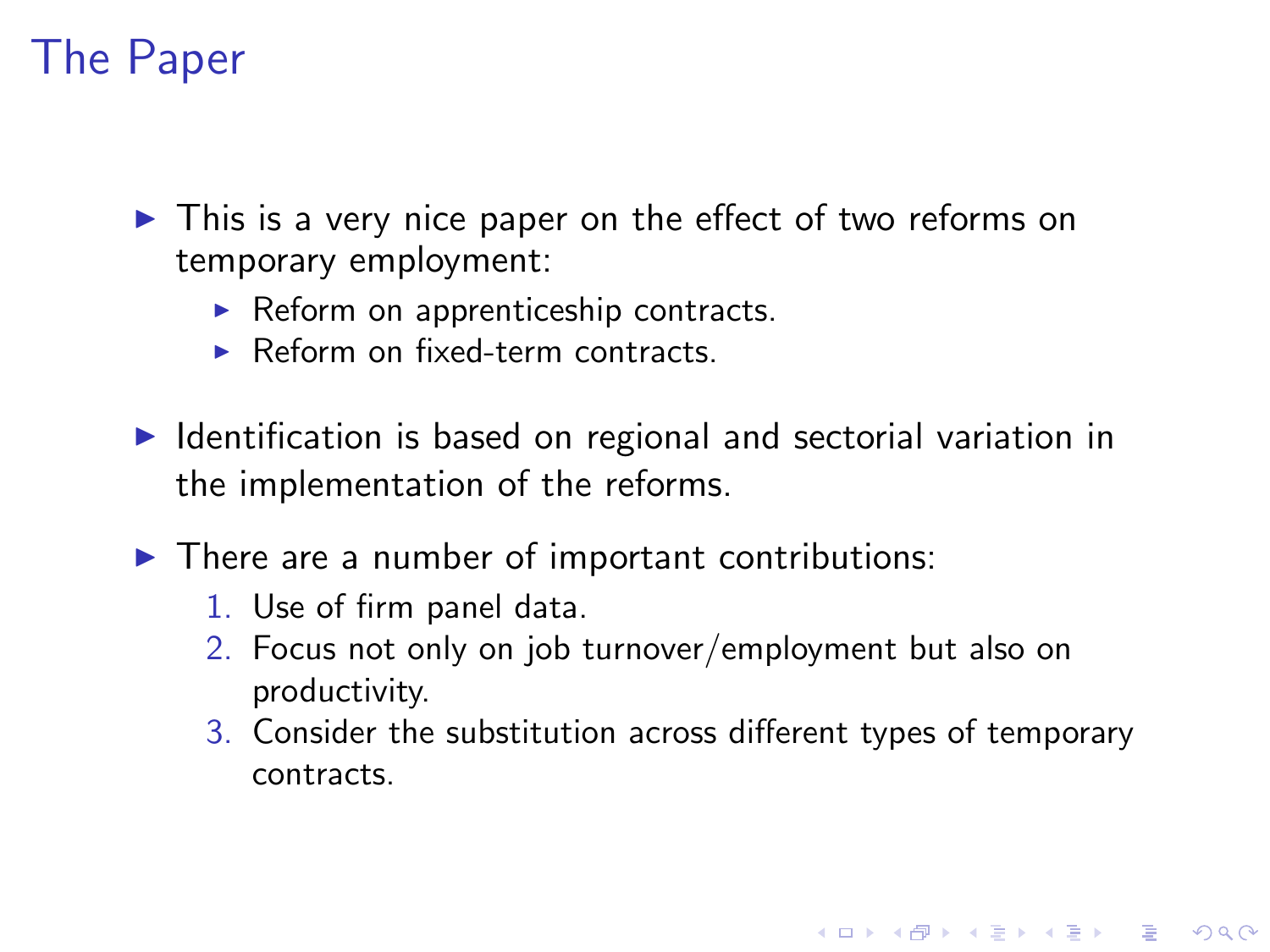## Main Findings

 $\triangleright$  The reform of apprenticeship contracts was successful:

- Increased turnover and net employment.
- $\blacktriangleright$  Firms substituted external staff for apprentices.
- $\blacktriangleright$  Increased labour productivity.

 $\triangleright$  The reform of fixed-term contracts did not have the intended results:

**KORK ERKER ADAM ADA** 

- $\blacktriangleright$  Reduced job turnover.
- $\blacktriangleright$  Reduced the capital-labour ratio.
- $\blacktriangleright$  Reduced productivity.
- Increased the use of external staff.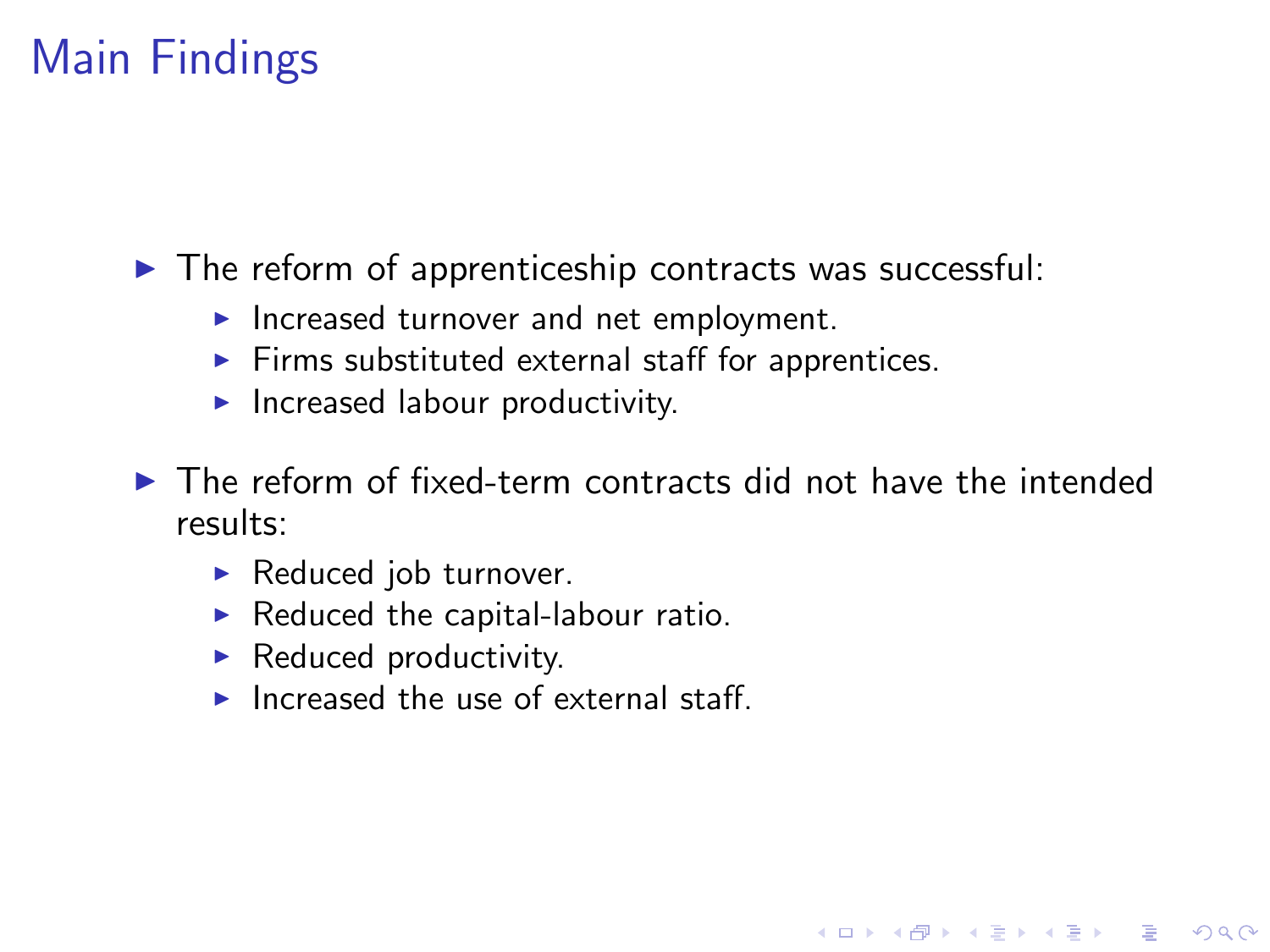#### Comments - Results on Employment I

- $\blacktriangleright$  The results of the apprenticeship reform are clear. The ones for the fixed-term contracts are less so.
- $\triangleright$  One of the conclusions is that the reform of fixed-term contracts led to an increased use of external staff.
- $\triangleright$  Table 5 shows that employment growth reduced for all types of employment except for external staff which (was increased) and did not change for fixed-term contracts.

4 D > 4 P + 4 B + 4 B + B + 9 Q O

 $\blacktriangleright$  Table 7 shows that employment levels reduced for agency workers and increased for external staff.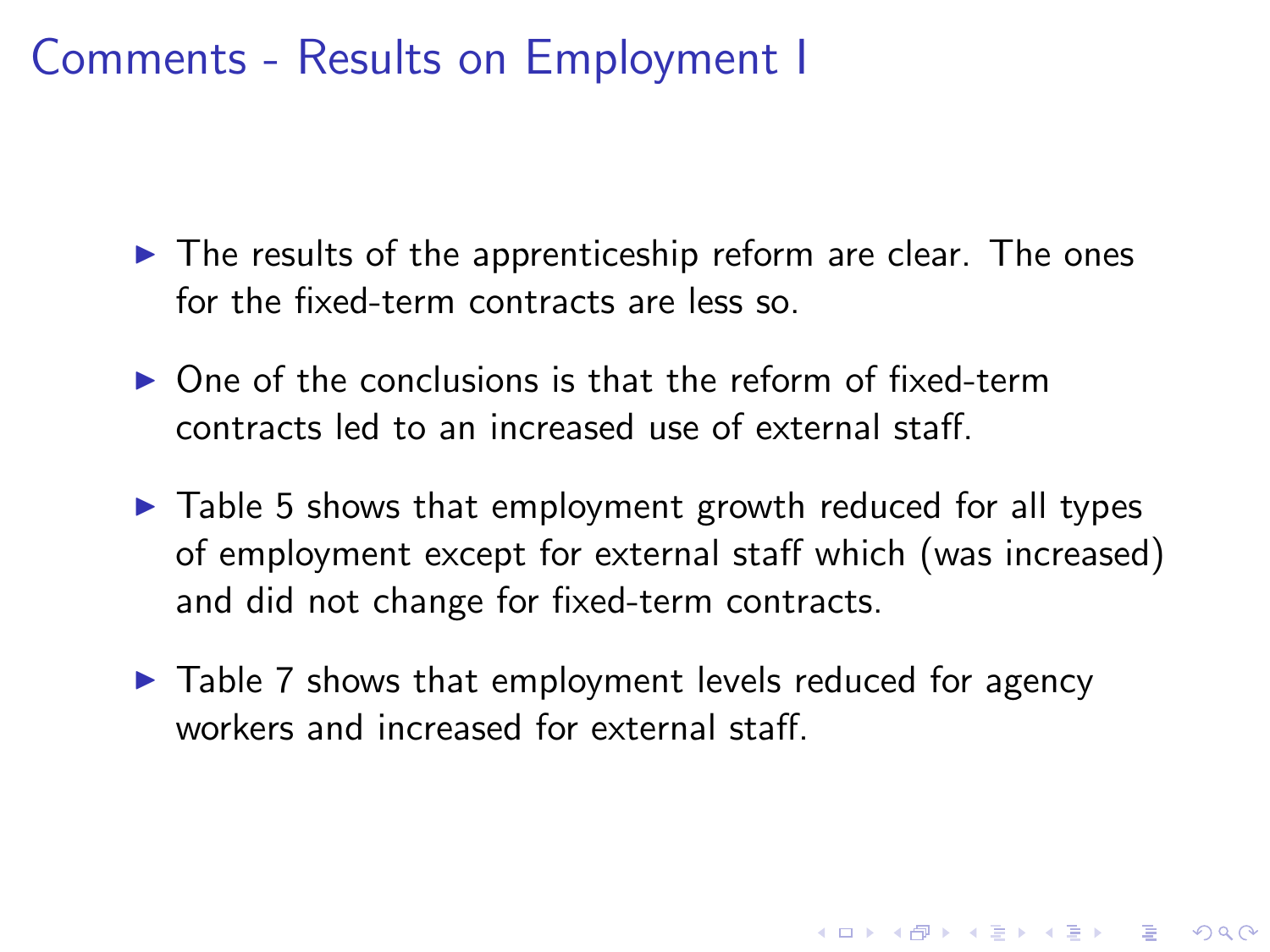#### Comments - Results on Employment II

- $\triangleright$  The motivation of external staff can explain the increased productivity of apprenticeship reform.
- $\triangleright$  Can the motivation of external staff explain the reduction in productivity of firms affected by the fixed-term reform?
- $\triangleright$  This would be the case if agency workers are also more motivated (retention probability?)
- $\triangleright$  Could cite the literature on agency work as a stepping stone.

**K ロ ▶ K @ ▶ K 할 X X 할 X 및 할 X X Q Q O**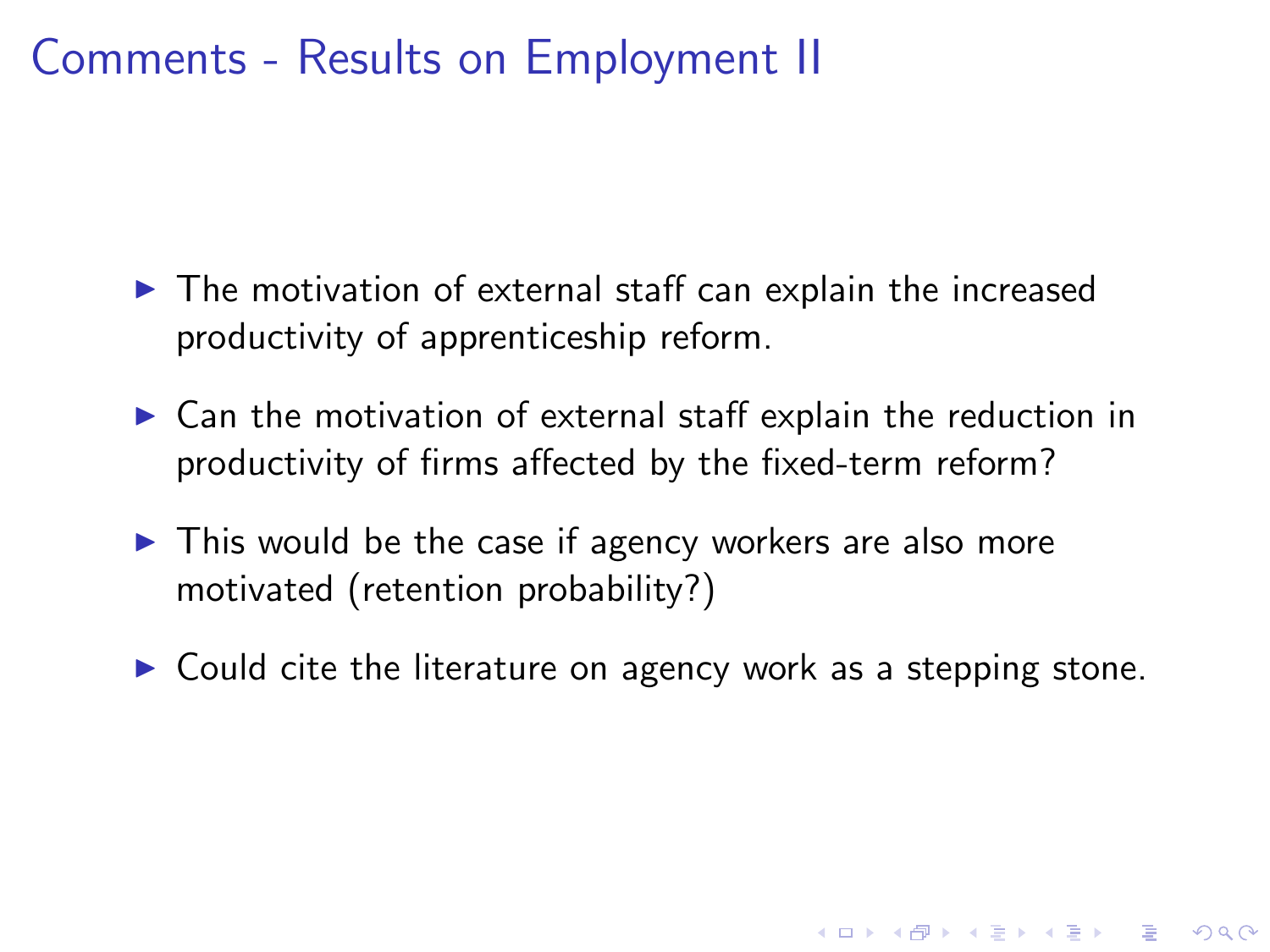#### Comments - Fixed-Term Reform and Uncertainty

- $\blacktriangleright$  The reform on fixed-term contracts arguably seems to have increased the uncertainty of firms in hiring fixed-term workers.
- $\triangleright$  The iustification is based on the functioning of the Italian judge system in cases of disputes.
- $\triangleright$  The paper by Ichino and Riphahn (JEEA, 2005) could provide supportive evidence.

**KORK ERKER ADAM ADA**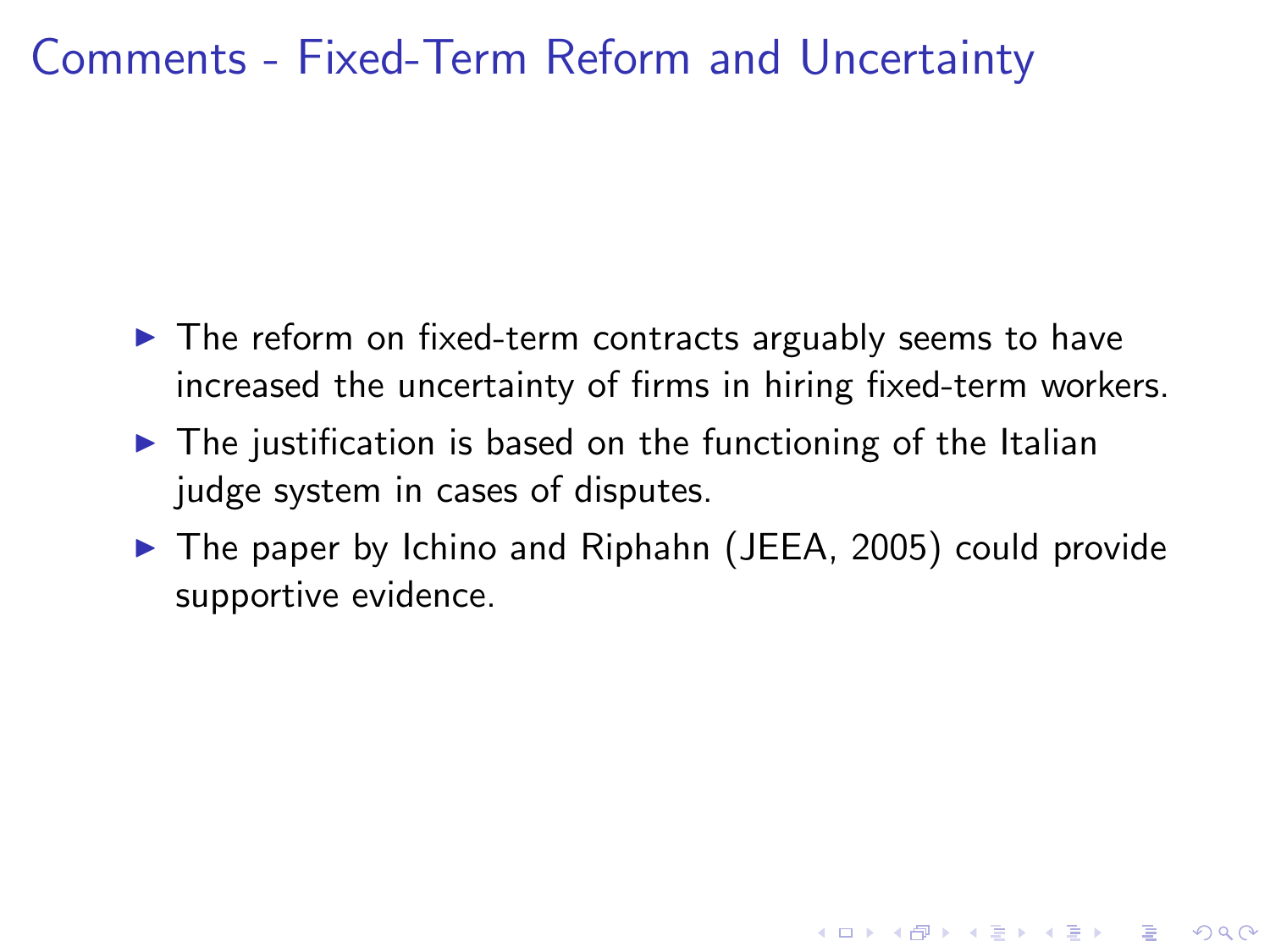#### Comments - Balanced Panel and Stock Sampling

- $\blacktriangleright$  Is it possible with the given sample to provide some robustness check with respect to the balanced panel? (More productive firms are more likely to survive).
- $\triangleright$  Another issue that would be interesting to consider is the age of the firm. With stock sampling one would like to see that control and treated firms have on average similar years in the market.

4 D > 4 P + 4 B + 4 B + B + 9 Q O